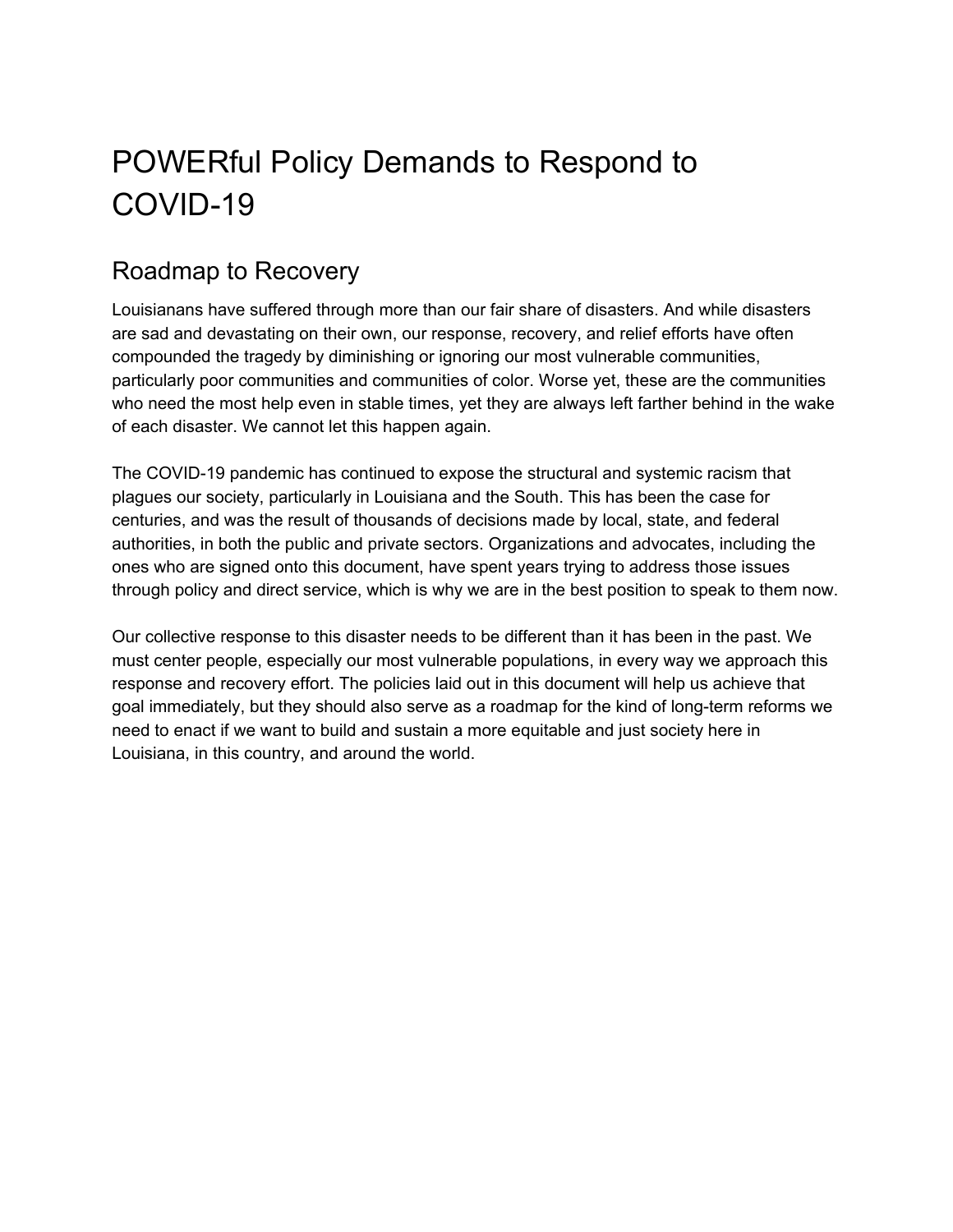# Immediate Community Needs

The following policy recommendations represent the most immediate emergency priorities. A fuller set of recommendations is provided for each section later in the document.

### Address the Housing Crisis

In Louisiana, 35% of households are burdened by housing costs, and this number doubles in larger metro areas. Guidance on housing issues from the Governor and mayors hasn't gone far enough to ensure people can stay safely and affordably housed. We are calling for these immediate solutions:

- The Governor needs to extend the limited eviction and foreclosure protections in the CARES Act to everyone statewide until people are allowed to return to work
- Give landlords relief by addressing mortgage and property tax escrow issues
- Utility companies must halt all shut-offs (water, gas, electric, phone, and internet)
- Give the unhoused access to unfilled hotels and private housing units through state subsidies
- Provide immediate rental and utility assistance
- Put housing authority voucher families into vacant homes
- Mortgage payments (residential and commercial) must be deferred until the end of the loan

## Protect Health and Safety in Jails, Prisons, Juvenile Facilities and Immigrant Detention Centers

The public health issues we are currently facing are multiplied exponentially in jails and prisons, putting the lives of thousands of people at immediate and unnecessary risk. Without the measures laid out below, we will potentially be turning short jail sentences, or people's inability to pay bail, or a host of other offenses, into death sentences. Allowing the pandemic to fester in our jails and prisons will also give the virus room to boomerang back into the general population even after we eventually get it under control.

- Grant 180 days good time to allow everyone within six months of their release date to return home
- Release everyone over the age of 60
- Issue medical parole for pregnant women, anyone with respiratory conditions, and anyone who is otherwise immunocompromised
- Abstain from arresting people for ordinance violations, misdemeanors, and non-serious felonies
- Abstain from arresting children for misdemeanors and non-serious offenses. If an arrest must be made, take full advantage of the counsel and release option available under Louisiana Children's Code Article 814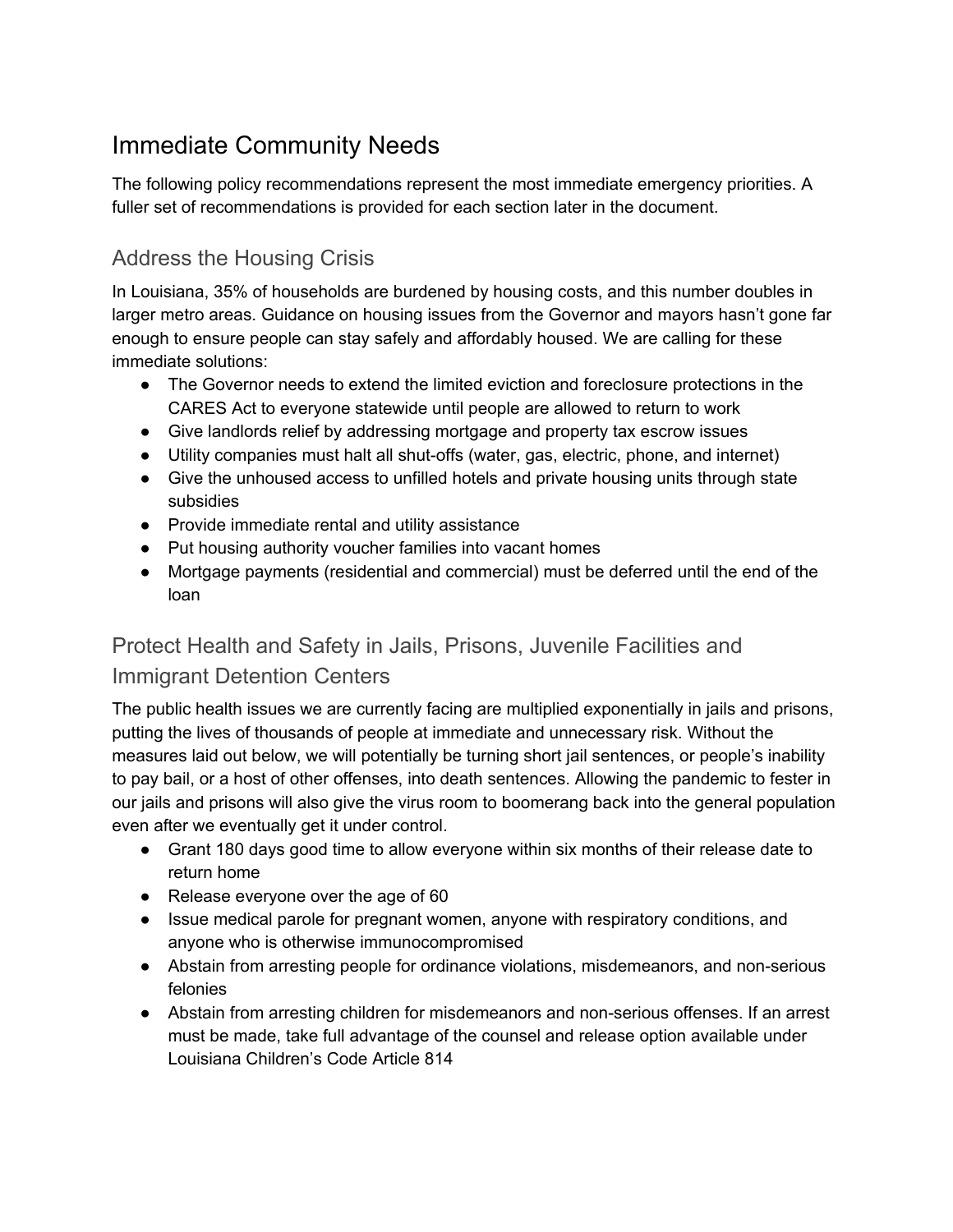- Children who are arrested should be released to their parents or guardians unless there is clear and compelling evidence this cannot be done safely. If supervision is required, utilize home supervision programs instead of detention
- Release ICE detainees in local jails and state prisons
- State and local governments should declare a moratorium on ICE enforcement actions during the pandemic, as they have done during hurricanes and other disasters
- Create a jail and prison COVID-19 oversight commission under the Office of Public Health and CDC, with the power to interview sick people, enforce basic medical standards, and ensure families have a right to know about the health of their loved ones

### Protect Workers, Children & Families

Approximately 250,000 unemployment claims were filed in Louisiana in the first few weeks of the pandemic's spread, and we know our most vulnerable workers and families will be hit the hardest by the resulting economic fallout. Many workers don't earn enough to save up for a crisis, aren't offered paid sick leave, and don't have access to affordable healthcare. As we're clearly seeing during this crisis, these are essential workers. We should treat them that way.

- Governor Edwards should use his emergency powers to enact statewide paid sick leave or give local governments the ability to enact local paid family and sick leave policies (they are currently banned from doing so)
- Raise the state minimum wage and/or give local governments the freedom to raise local wage floors so more workers will have the means to fuel local economies and combat the impact of this recession
- Expand access to unemployment insurance so that workers can receive the maximum benefits under Federal Pandemic Unemployment Compensation (FPUC)
- Provide grants and small business loans to child care providers who have closed their businesses or suffered financial losses during the pandemic.
- Immediately apply for a waiver to remove the five-year waiting period for lawfully residing immigrant children to become eligible for Medicaid.
- Ensure full equity, especially racial equity, during school closures by collecting data about how schools, teachers, and students are interacting during this time of distance learning, and providing children who are falling behind with extra instruction to make up for that gap
- Collect and publicly release racial data on coronavirus health outcomes.

### State Budget

The pandemic will create an enormous hole in Louisiana's budget, as it will in every state's budget. After the 2008 financial crash, most states took an austerity approach. That approach didn't accomplish its stated goals, and it led to both immediate and long-term harm, especially for vulnerable communities. This time, the federal government must make states whole, and we must ensure that aid goes directly to the people who need it most so we can rebuild our economy from the ground-up. We need to start by: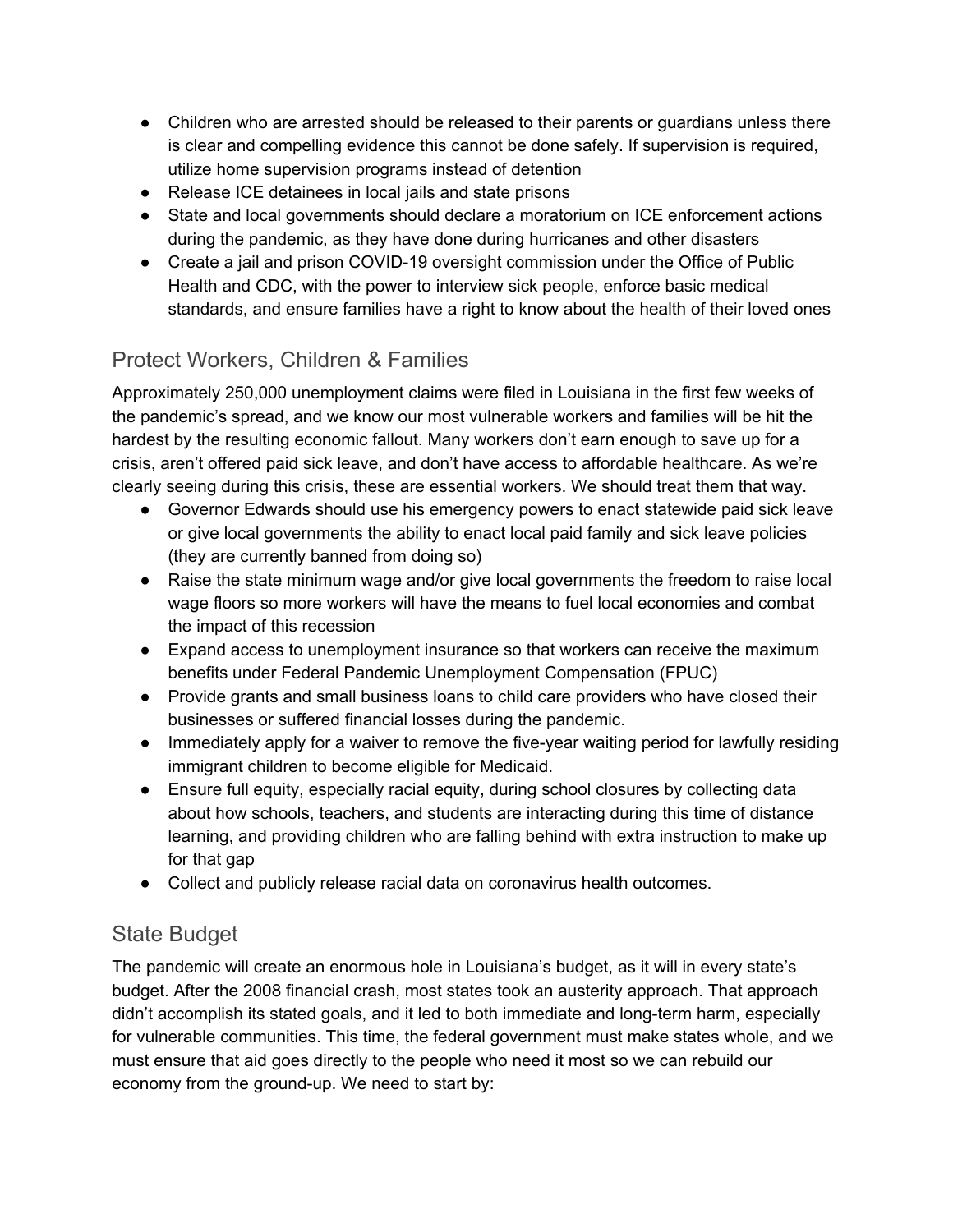- Waiting as long as possible to pass the state budget (must be done by June 30) because the revenue forecast is going to change drastically
- Taking a balanced approach to resolving any shortfalls or deficits that result from this recession by including new revenues along with any cuts
- Reprioritize the TANF block grant to ensure that more money is going to cash assistance for families with children who are in financial need

### Protect Democracy

In times of crisis, we need to be more vigilant about our democratic rights than ever. These existing legislative instruments and/or possible executive orders an address potential threats to the democratic process:

- The Governor should issue use his emergency powers to expand Early Voting times by at least one week and add more Early Voting poll locations
- Expand voting by mail to every Louisianan either through legislation [\(House](http://www.legis.la.gov/legis/ViewDocument.aspx?d=1162550) Bill 419) or order of the Governor
- Take steps to ensure healthy, clean, safe polling locations, and actively communicate those measures to the public
- Establish a non-binding redistricting study and advisory commission [\(House](http://www.legis.la.gov/legis/ViewDocument.aspx?d=1163856) Bill 623)
- Create a redistricting transparency website [\(House](http://www.legis.la.gov/legis/ViewDocument.aspx?d=1163573) Bill 565)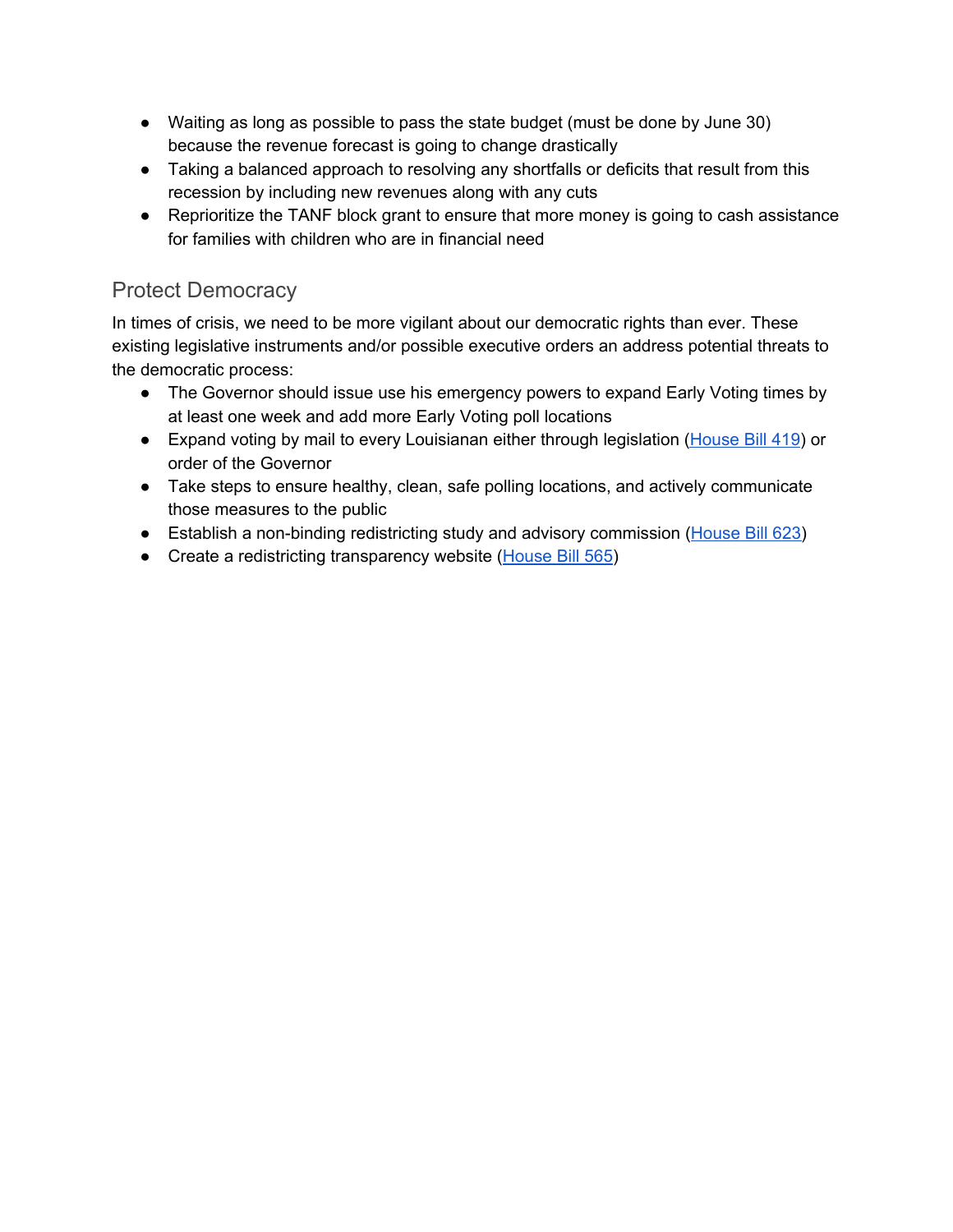# Comprehensive Policies & Ideas for a People-Centered COVID-19 Response & Recovery

In the past, disaster response and recovery efforts have taken a top-down approach, which has led to vulnerable communities being further minimized, or even left out of the process entirely. This time solutions need to come from the ground-up if we have any interest in rebuilding in a sustainable fashion that will help mitigate future shocks of this nature. The following list provides the path for that approach.

# Workers, Children & Families

For years, it's been obvious that we haven't been giving our workers and families the support they need, and this disaster is making that reality even more obvious. The people who make our state and our economy run, particularly our most vulnerable workers and families, need a comprehensive recovery approach that addresses their myriad needs, including workers' rights, child care, education, healthcare, the environment, and transportation.

### **Workers**

- Expand access to unemployment insurance so that workers can receive the maximum benefits under Federal Pandemic Unemployment Compensation (FPUC)
- Take all necessary steps to make an agreement with the U.S. Department of Labor so that self-employed and gig workers are eligible for FPUC benefits (may require executive action)
- Governor Edwards must use his emergency powers to either provide statewide paid sick leave or give local governments the ability to enact local paid family and sick leave policies (they are currently banned from doing so).
- Enshrine statewide paid sick leave and/or local control of paid sick leave into law through a legislative instrument [\(House](http://www.legis.la.gov/legis/ViewDocument.aspx?d=1168180) Bill 832 and/or [House](http://www.legis.la.gov/legis/ViewDocument.aspx?d=1167958) Bill 797)
- Raise the state minimum wage and/or give local government the freedom to raise local wage floors so more workers will be able to save money to take care of themselves and their families in times of crisis.

### Children & Child Care

- Provide grants and small business loans to child care providers who have closed their businesses or suffered financial losses during the pandemic.
- Louisiana is estimated to receive \$65 million in CCDBG funds from the CARES Act. The Louisiana Department of Education (LDOE) should allocate some of this money to centers to serve as infant feeding/diaper distribution sites (the school feeding programs don't have anything for babies)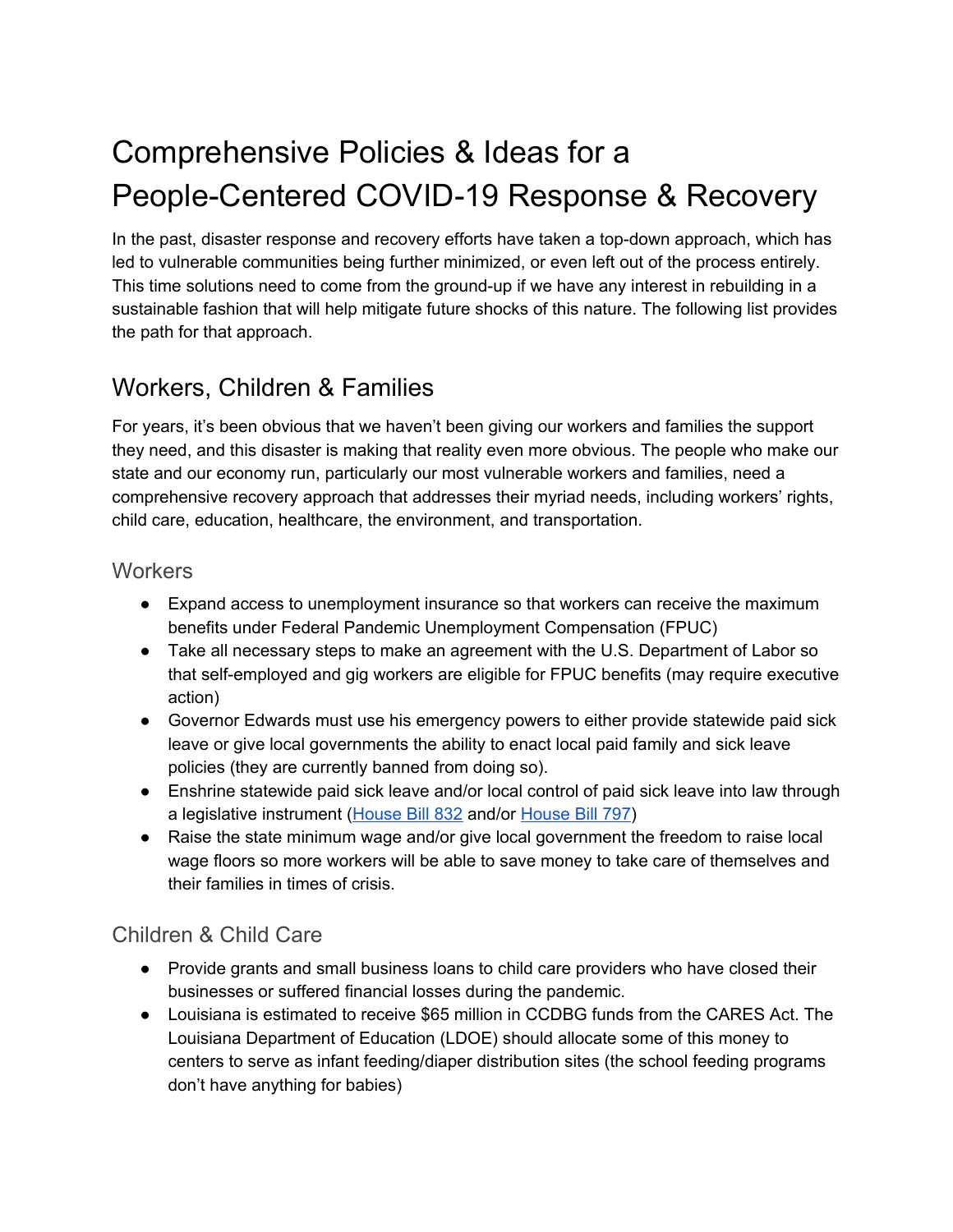- LDOE should pay out enough to provide respite for child care workers to earn at least \$15 an hour, given the risks they are taking on by providing child care.
- Immediately apply for a waiver to remove the five-year waiting period for lawfully residing immigrant children to become eligible for Medicaid.
- Re-institute "initial eligibility" to allow families to access CCAP while searching for work.

### **Education**

- Ensure full equity during school closures:
	- $\circ$  Collect data about how schools, teachers, and students are interacting during this time of distance learning so that we can understand which students might be falling behind due to school closures
	- Ensure that those children who are falling behind are provided with extra instruction to make up for that gap
	- Ensure that vulnerable children and those who are living in communities with less access to technology are given ways to stay up to speed
	- Ensure every child has a laptop computer or has reasonable access to one
	- Ensure every child has access to state-funded community wifi
	- Invest in rural broadband access and other distance learning opportunities
	- Provide training and support for parents and youth to ensure proper use of computers and online platforms
	- Distance learning should be offered online, but also via hard copy instructional materials, videos, and/or audio recordings that are accessible even to students who do not have access to a car, the internet, computers, or printers
	- Require Louisiana's schools to make up lost instructional time, perhaps through an extended 2020-21 school year with a longer school day and/or compulsory free summer school during the summer of 2021
	- Ensure that school districts provide reasonable access to meals and adequate distance learning to vulnerable student populations, such as students with disabilities, undocumented students, and homeless students
- We are seeing how essential school meal programs are to our communities, and the failure to provide school meals disproportionately harms Black and Brown children of an important nutrition source. We must:
	- All school districts should promptly resume equitable meal distribution and/or delivery service to eligible schoolchildren in a reasonably accessible manner
	- School districts should automatically enroll all eligible students in the Meals-to-You program
	- $\circ$  Expand the types of feeding programs we've seen during the pandemic to make them available during every school break
	- End school lunch shaming through legislative action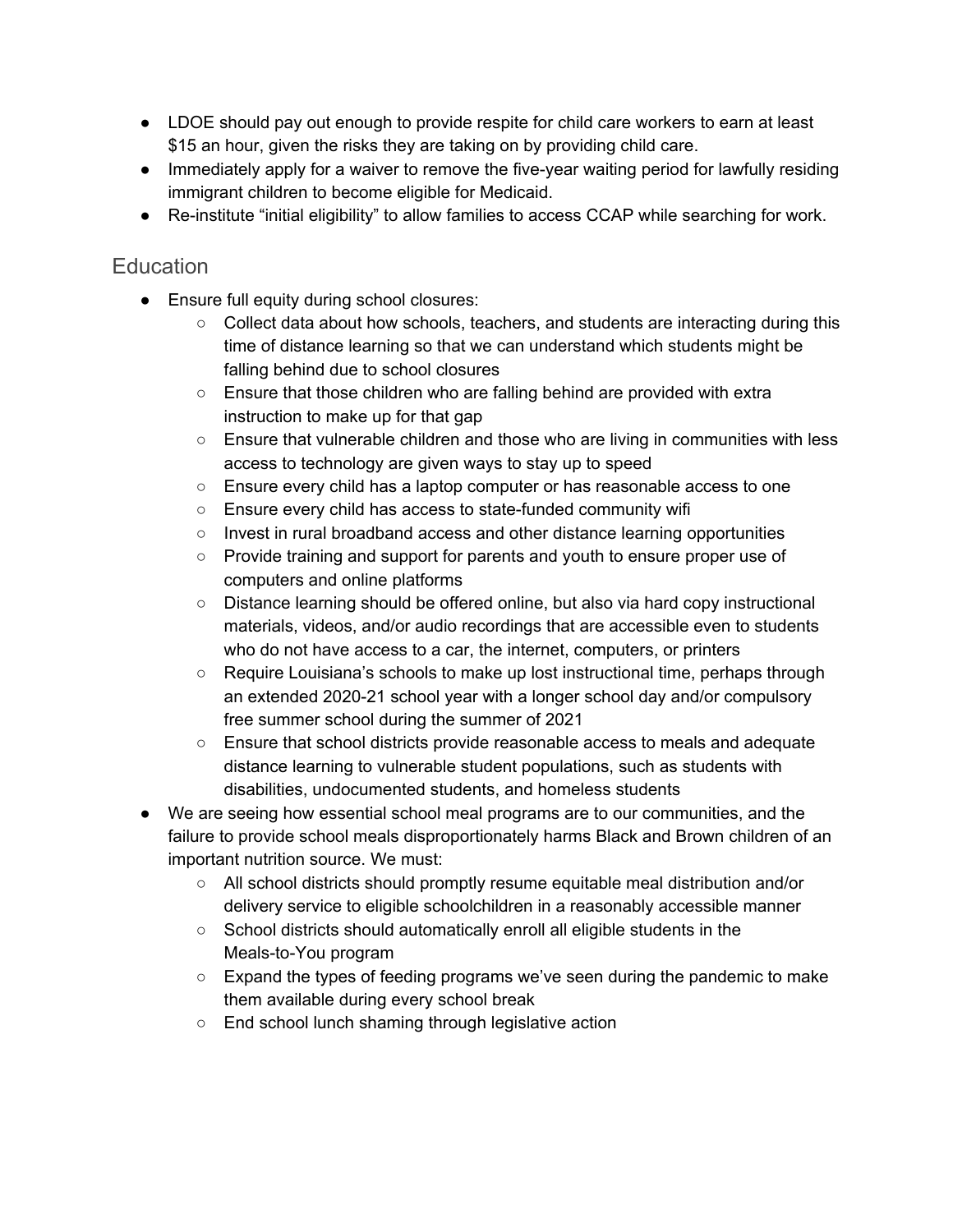### **Healthcare**

- Create an emergency state health fund for the uninsured and people whose health insurance won't cover their COVID-19 treatment.
- Authorize the purchase of medical equipment and supplies to restock after the pandemic subsides, and order enough to provide an emergency backup stock of medical equipment and supplies in case there is another outbreak or other statewide health emergency.
- Collect and release racial data on coronavirus health outcomes so we can better understand how the virus is affecting different communities and see if it is having any disproportionate impacts.
- Release data on nursing home infection clusters.

### Environmental Justice

- The Governor should require all state executive branch agencies to:
	- $\circ$  Hold open all active comment periods at least 60 days beyond the lifting of any National Emergencies and States of Emergency declared by him or the President in response to the COVID-19 pandemic
	- Abstain from issuing and/or finalizing any new non-essential, proposed, or revised rules or regulations, or environmental permits, until Emergency declarations responding to the COVID-19 pandemic have been lifted.
- Many coastal restoration and water management projects are still moving forward, with design/construction/maintenance and procurement of contracts ongoing. It's more important than ever that our decision makers at the state level do everything in their power to create access for local businesses and Disadvantaged Business Enterprise (DBE) firms more specifically.
- All state contracts need DBE and local requirements and incentives to ensure local workers are trained and hired to do this work. Sustained and dependable funding is coming to Louisiana for coastal restoration, water and watershed management, and climate adaptation, including \$1.2 billion in Federal disaster funds, \$500 million annually from the Deepwater Horizon Oil Drilling Disaster (ending in 2032), ~\$200 million annually from the Gulf of Mexico Energy Security Act of 2006 (GOMESA), and \$250M for green infrastructure in Orleans Parish, as well as tens of millions more for other parishes.
- Strengthen our air pollution and quality control standards and practices--One reason that Louisiana is experiencing higher mortality rates during the pandemic is likely due to our state's high air pollution rate. After the first SARS outbreak, research showed that areas with heavy air pollution had far more deaths than less polluted areas.
- In the midst of this public health crisis, we've also been experiencing a global oil price war. Louisiana's economy is overly reliant on the oil and gas industry. We need to redefine what it means to be an "energy state" and focus on renewable energy and water and disaster management, where we have great opportunities to leverage our existing expertise.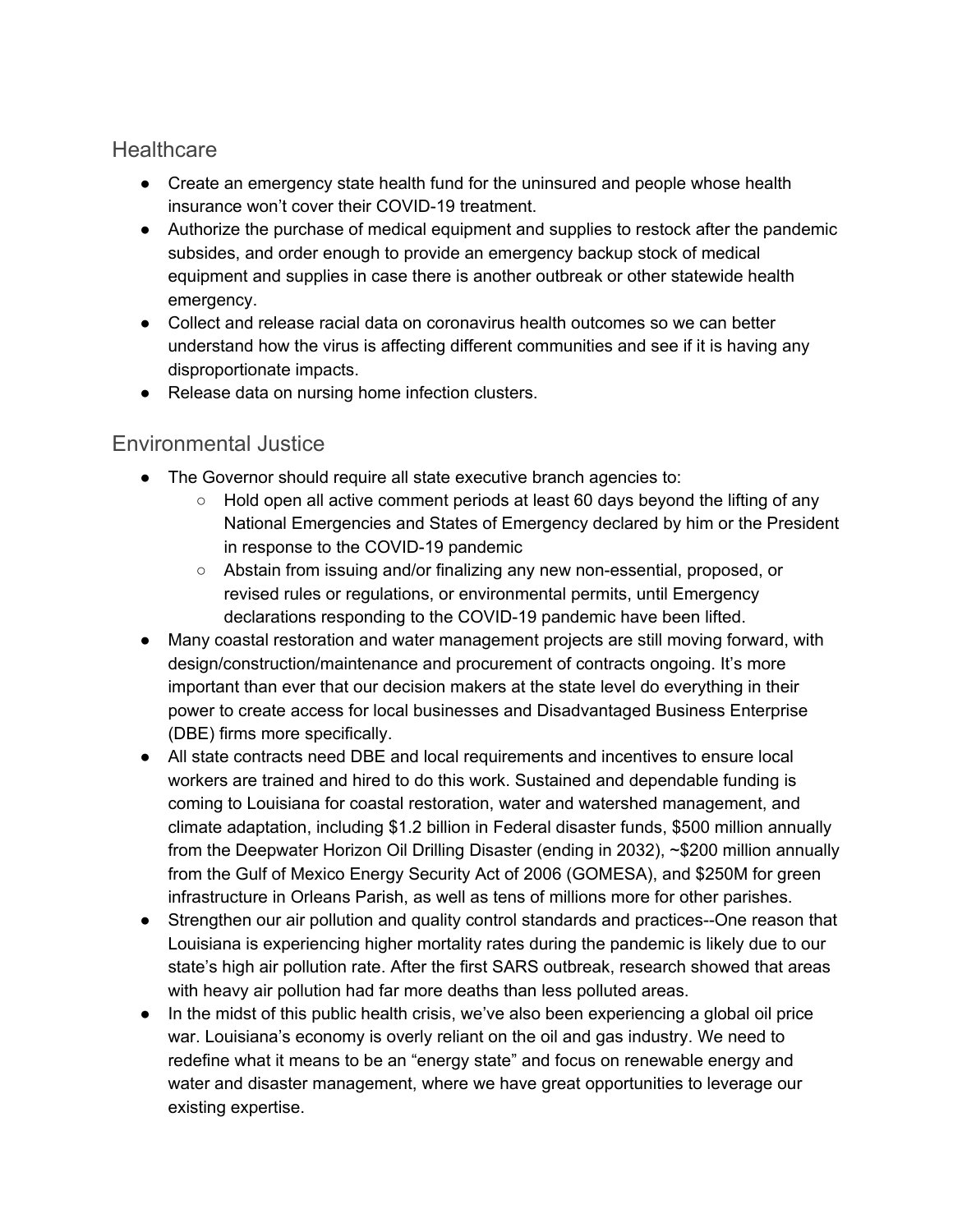- The effectiveness of such a transition should also include brokering better deals for the people of Louisiana on tax-funded corporate incentives and subsidies.
- Establish an Office of State Planning to coordinate land uses at all levels of government and to set minimum guidelines for local planning efforts. Such a coordinating entity can also ensure that other risk data, such as climate change impacts, are integrated into land use decision making.
- Significant investment is needed in public transit, both for maintenance and new services, as well as bike and pedestrian friendly development that connects people to jobs, home, and recreation. This is particularly important now because these measures would improve the environment and public health, including reducing lifestyle-related diseases such as diabetes, heart disease, and many types of cancer.

# **Housing**

This disaster should be seen as an opportunity to fix the broken housing system that has led to more than one-third of our state's families living in insecure conditions. It can also provide us a chance to address a homelessness problem that has long plagued our state and our country. And if we don't address these systemic issues, we will only be setting ourselves up to face an even greater crisis down the road.

### Evictions & Utilities

- The Governor should impose an immediate statewide moratorium on eviction proceedings.
- The Governor should impose an immediate statewide moratorium on utility shut-offs of any kind, including water, gas, sewer, electricity, and internet, and restore utilities that have been shut off.

### Rental Assistance & Foreclosure Prevention

- Congress has provided additional funding for public housing authorities (PHAs) impacted by COVID-19. All Louisiana PHAs must respond to every rental adjustment and include funds for utilities and provide automatic hardship waivers. This will allow the PHAs to fully subsidize the rents of tenants who have lost all income, waive the minimum, and provide them with utility assistance.
- The Louisiana Housing Corporation (LHC) should also receive funding to manage a rental assistance program with all properties that have active Low Income Housing Tax Credits (LIHTC). This program will allow property owners to secure rental and utility assistance for their tenants and should also fund supportive services and protective Personal Protective Equipment (PPE) for frontline staff. In exchange for this, developers must agree to a ban on evictions and make any market rate units available for housing insecure families for the next 12 months.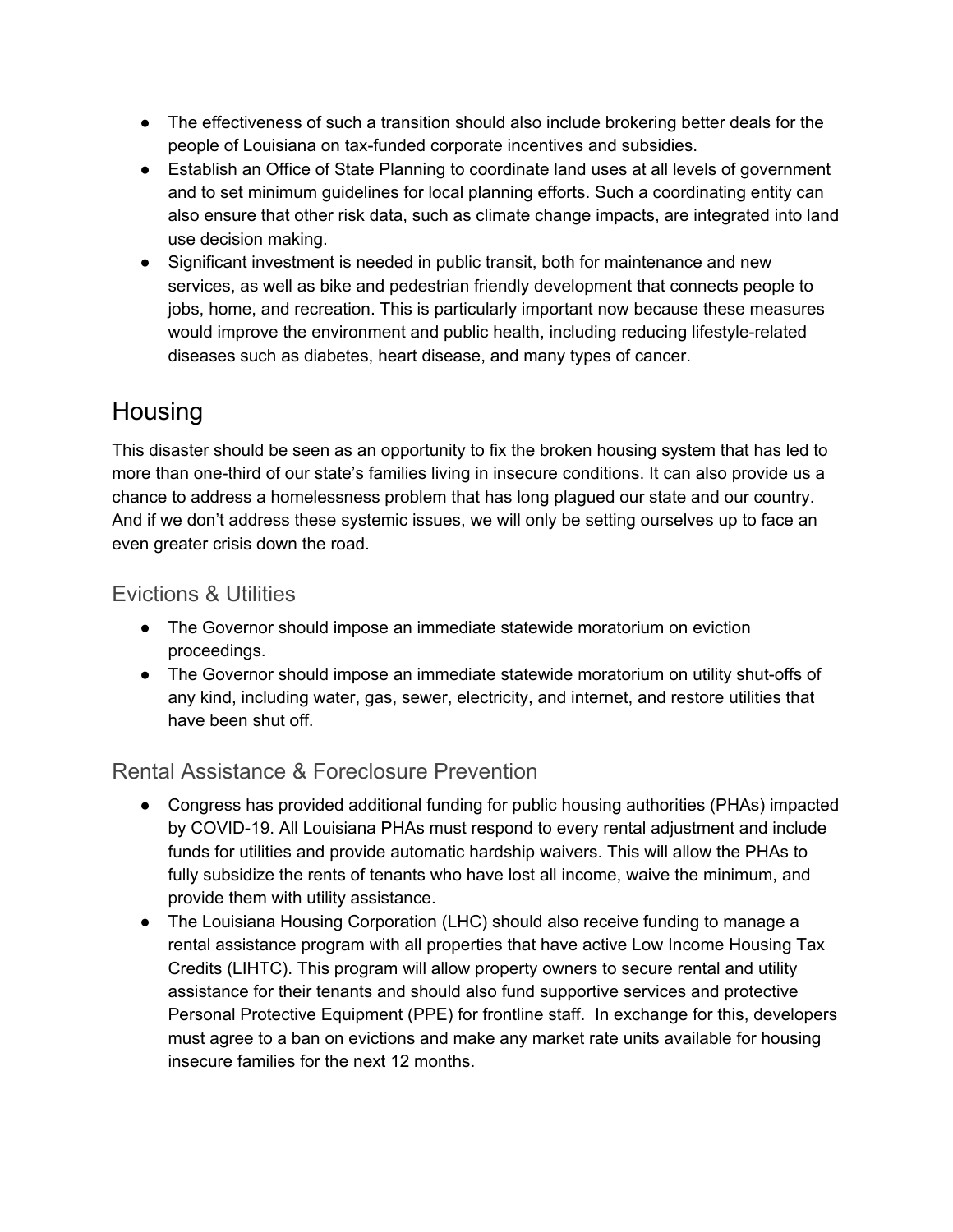- The state should coordinate with local municipalities to create a rental assistance program for any renter, regardless of income.
- Louisiana municipalities should ensure that all rental assistance funds that come through their jurisdiction require just cause eviction protections, anti-retaliation protections, a 10-day right to cure, the elimination of the waiver to 5-day notice, and 30 days notice at the end of a lease.
- The state should ensure that all rental payments are in line with Fair Market Rental when covering 100% of the rental costs.
- The state must provide funding to homebuyer counseling agencies so they can provide virtual counseling to homeowners to assist them in navigating their mortgage renegotiation.

### Homeless Populations

- State and local governments should immediately provide individual housing units, hotel rooms, or short-term rentals, per CDC [guidance](https://www.cdc.gov/coronavirus/2019-ncov/community/homeless-shelters/unsheltered-homelessness.html), for people experiencing homelessness--whether they live in street encampments or sleep in homeless shelters--to convalesce or self-quarantine with food and other supports during the outbreak.
- The Louisiana Housing Corporation (LHC) should be granted funds from the CARE Act to provide housing for the homeless to the parishes in Balance of State Continuum of Care. This assistance must include funding for hotel vouchers or short-term rentals and funds to manage their facilities including (management, maintenance, supportive services and protective Personal Protective Equipment (PPE) for those frontline staff)
- Provide support so that emergency shelters can remain open 24 hours a day as a one-stop referral point to individual units.
- Provide three meals a day to people who remain unhoused despite the creation of hotel/STR programs.
- Provide 24 hour access to soap, hand sanitizer, water, showers, and restrooms for the unhoused.
- Provide safe spaces for people with sensory processing disorders in quarantine areas and not isolate the housing insecure or ill in state parks--detached or semi-detached short-term rental units should be used for homeless or housing insecure individuals who have contracted the novel coronavirus.
- Set up a referral system so social service providers with special needs clients (opportunity youth, LGBTQ, people living with HIV/AIDS, formerly incarcerated, people with mental illness and people with disabilities) so they can connect their clients to housing opportunities.

### Federal Action

● Congress should provide for a major expansion of Housing Choice Vouchers and/or the creation of a targeted renters' tax credit to help families keep more of their incomes for other essentials like food, medicine, education, and transportation.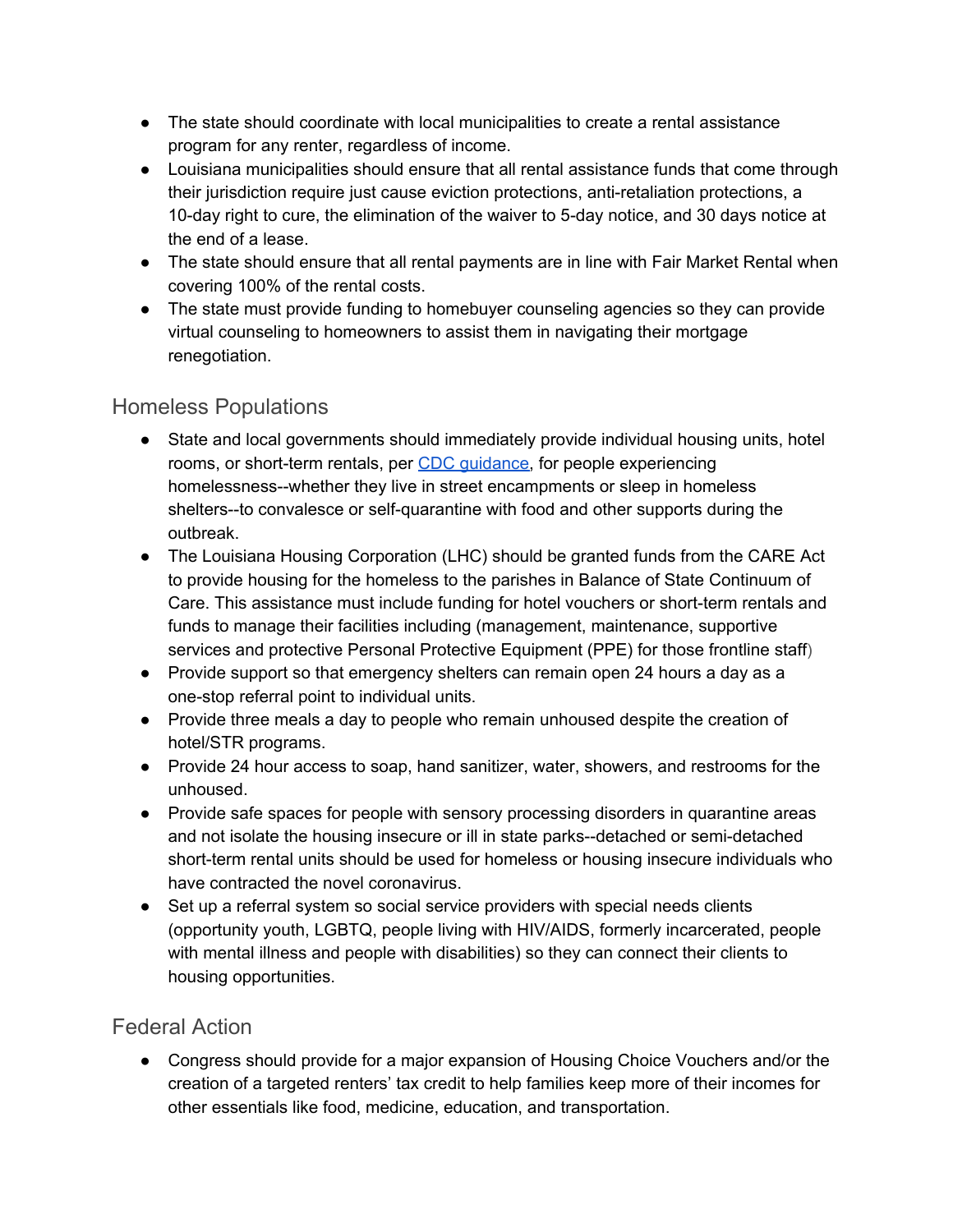- Congress should increase investments in the National Housing Trust Fund.
- Congress should enact legislation to create an emergency assistance fund, like the one proposed by Senators Michael Bennet (D-CO) and Rob Portman (R-OH) in the [bipartisan](https://www.opportunityhome.org/campaigns-statement-on-the-introduction-of-the-eviction-crisis-act-of-2019/) Eviction Crisis Act, to provide short-term financial assistance and housing stabilization services.
- Impose immediate nationwide moratorium on foreclosure proceedings. Fannie Mae and Freddie Mac have required their servicers to offer forbearance or deferment, but the homeowner must still request assistance.
- Pass Sen. [Sherrod](https://www.brown.senate.gov/newsroom/press/release/brown-introduces-legislation-to-protect-working-families-from-foreclosure-late-payments-during-the-covid-19-pandemic) Brown's bill to offer forbearances and extensions of mortgage loans and guarantee that all mortgages will allow borrowers to put their payments at the end of the loan--extending it up to 12 months.
- All borrowers (commercial and residential) should be afforded the ability to refinance their loan at lower interest rates. The Federal Reserve should be requiring that lenders access the 0% capital they are offering and create products that would help homeowners, developers, churches and small businesses who were struggling before the COVID-19 pandemic.
- Congress should provide \$15.5 billion in Emergency Solutions Grants for homeless service providers, as per the NLIHC [recommendations.](https://nlihc.org/responding-coronavirus)

# Criminal Legal System

The word "justice" has never really belonged in the term Criminal Justice System, which is why many advocates call it the Criminal Legal System. However, if we implement the following measures, we have the chance to steer things in a better direction and ensure that "justice" really is at the center of the Criminal Justice System.

### Immediate Needs

- Grant 180 days good time to allow everyone within six months of release to get home
- Release everyone over the age of 60
- Issue medical parole for pregnant women, anyone with respiratory conditions, and anyone who is otherwise immunocompromised
- Abstain from arresting people for technical parole violations, ordinance violations, misdemeanors, and non-serious felonies
- Abstain from using solitary confinement and lockdown as methods for quarantine and medical isolation
- Ensure that those who are arrested for more serious felonies are held in locations where they do not have to share toilets, soap, utensils, or bedding
- Extensive and immediate use by the Governor of his powers of executive pardon, commutation, and clemency, as well as providing DOC with broad authority to release as many prisoners as possible
- Issuance by the Louisiana Supreme Court of an order to immediately release all pre-trial detainees and other classes of individuals who pose no threat to public safety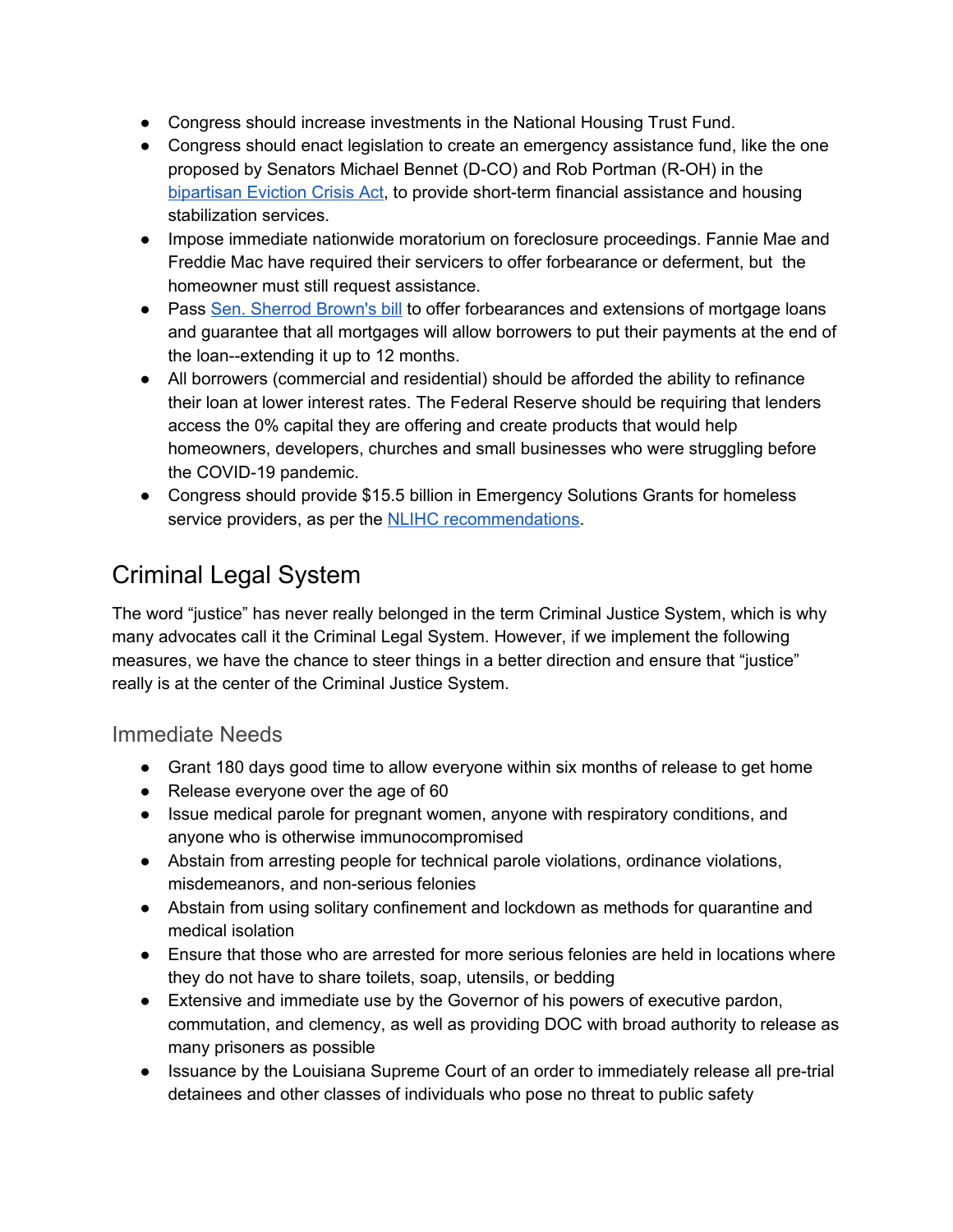- Suspend all fines and fees that are required to be paid, statutorily or otherwise, until the federal or Louisiana state of emergency is lifted
- Provide masks and gloves to all staff and incarcerated people
- Create a jail and prison COVID-19 oversight commission under the Office of Public Health and CDC, with the power to interview sick people, enforce basic medical standards, and ensure families have a right to know about the health of their loved ones
- Provide universal access to screenings and treatment, regardless of immigration status
- Temporarily suspend in-person probation and parole (P&P) visits and/or move to a video check-in system
- Provide appropriate protective gear to all police officers and ensure that all police vehicles are properly sanitized
- Ensure materials related to COVID-19 are accessible in multiple languages
- Suspend halfway houses
- Allow attorneys and other service providers to schedule phone or video visitation with their clients before they are released from incarceration
- Allow all attorneys to have confidential non-recorded phone and/or video calls with their clients
- Allow for immediate public and courtwatcher access to all court proceedings conducted by video or phone in Criminal District Court, Magistrate Court, and Municipal Court
- Allow families and friends of incarcerated people to visit with families via video, free of charge
- Lift the suspension of in-person visits as soon as is medically feasible to prevent the further spread of COVID-19
- Set aside mental health funding to ensure that people who struggle with mental health are not caught up in the criminal legal system
- Create a public health oversight commission for prisons and jails, with external health professionals (NOT DOC or jail medical personnel) who have immediate and unencumbered access to facilities
- Legislative passage of the Fair Chance Hiring Act, which will permit more people with criminal records an opportunity for work in the competitive post-COVID economy
- Unemployment Insurance or some other cash-based stop gap available to recently released people who are not otherwise able to qualify for unemployment due to their lack of a base year for determining payment

### Immigrant Detainees

- Release ICE detainees in local jails and state prisons
- State and local governments should declare a moratorium on ICE enforcement actions during the pandemic, as has happened during hurricanes
- Provide universal access to screenings and treatment, regardless of immigration status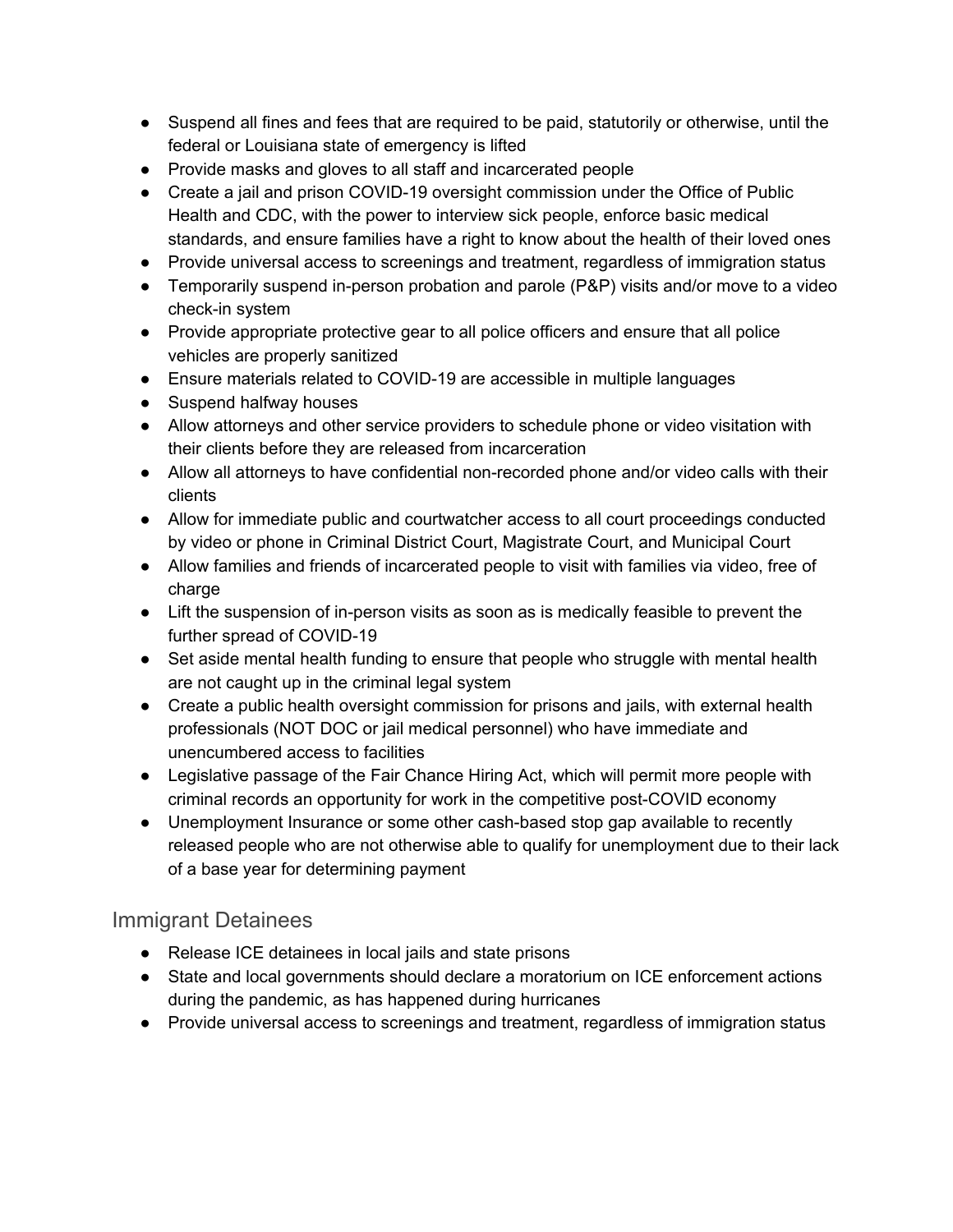### Juvenile Justice

- Abstain from arresting children for misdemeanors and non-serious offenses. If an arrest must be made, take full advantage of the counsel and release option available under Louisiana Children's Code Article 814.
- Children who are arrested should be released to their parents or guardians unless there is clear and compelling evidence this cannot be done safely. If supervision is required, utilize home supervision programs instead of detention.
- Jurisdictions preparing for the implementation of Act 147 (2020) should begin enacting detention screening practices now. If no screening process is in place, judges should review each case on an individual basis before any child is detained. No child should be detained for a misdemeanor, technical violation, or non-serious felony.
- Courts must continue to hold continued custody hearings, even if other court operations are suspended. These hearings should be held on the same day the child is arrested. If that is not possible, they should be held the next day. Arrangements should be made to hold hearings during weekends.
- Judges should exercise their authority to release detained children without a continued custody hearing.
- Judges should review the list of the children that they have ordered into detention and identify those who may be suitable for release daily.
- Rural jurisdictions that do not hear juvenile cases regularly, in particular, must take steps to speed up case processing.
- No child should remain in jail solely based on their inability to pay bail.
- Courts should continue all pre-trial cases for at least 30 days if a child is not in custody, and not schedule any review hearings for children who are on probation for at least 30 days.
- If any children are ordered into OJJ custody, OJJ should not place them in a secure care facility.
- OJJ should file motions for early release for any child with non-violent charges and/or with less than a year remaining in their sentence, and seek furloughs for any additional children who are eligible.
- District Attorneys should not oppose, or they should join with, OJJ and defenders in filing motions to modify and furlough requests.
- Judges should order the release of all children in OJJ custody with non-serious felony charges and any children with less than a year remaining in their sentences.
- Facilities must reduce the risk of exposure without compromising children's safety or rights, by:
	- Allowing children to have frequent contact with their family members—electronically or via phone—at no charge and without limitation.
	- Providing quality soap, CDC-recommended hand sanitizer, comprehensive sanitation of facilities, and quality medical care free of charge.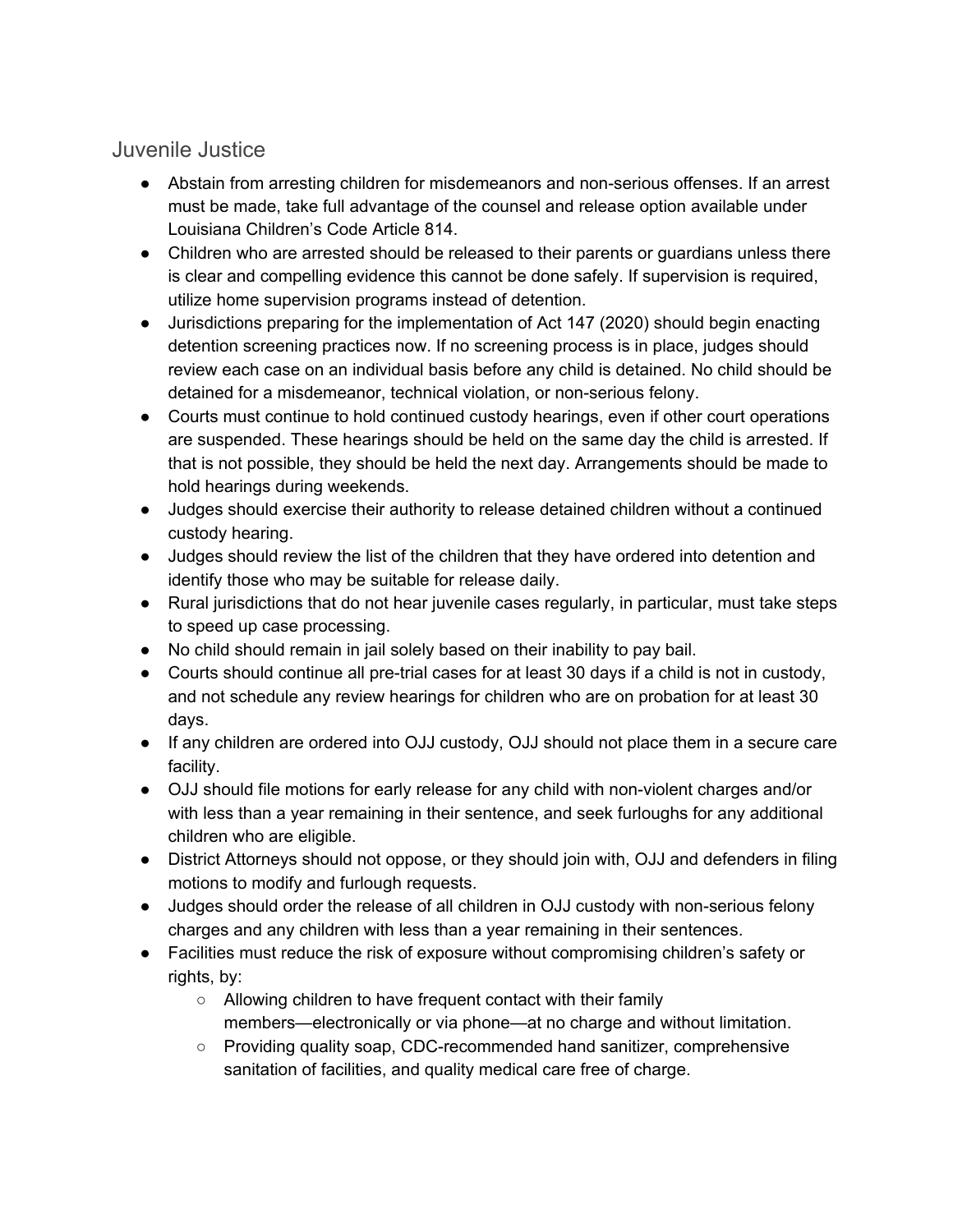- $\circ$  Ensuring that children in custody have the same access to remote learning materials as children in the community.
- $\circ$  Ensuring children can speak with their legal teams confidentially over the phone.
- Developing and implementing protocols to avoid spread of the virus that do not rely on isolation. Room confinement and unit lockdowns should not be used to quarantine children or to manage understaffing.
- The Governor should issue an emergency executive order suspending the imposition and collection of administrative fees in the juvenile justice system. Specifically, he should:
	- Order the Louisiana Office of Juvenile Justice, and all courts with jurisdiction over delinquency cases to suspend immediately the imposition and collection of all administrative fees, costs, and taxes related to juvenile delinquency cases until at least December 31st, 2020.
	- Order the full discharge of all outstanding debts related to juvenile administrative fees, costs, and taxes.
	- Order the immediate cessation of all new referrals of outstanding juvenile administrative fees, costs, and taxes to the Department of Revenue.
	- Order the Department of Revenue to suspend all tax intercepts, bank levies, and wage garnishments for outstanding juvenile administrative fees, costs, and taxes.

# State Budget

The pandemic will create an enormous hole in Louisiana's budget, as it will in every state's budget. After the 2008 financial crash, most states took an austerity approach. That approach didn't accomplish its stated goals, and it led to both immediate and long-term harm, especially for vulnerable communities. This time, the federal government must make states whole, and we must ensure that aid goes directly to the people who need it, so we can rebuild our economy from the ground-up. We also need to:

- Adjust the current-year (2019-20) budget to reflect a drastic drop in revenue, some of which will be offset with federal funding.
- Wait as long as possible to pass the state budget (must be done by June 30) because the revenue forecast is going to change drastically.
- Take a balanced approach to resolving any shortfalls or deficits that result from this recession that includes new revenues along with any cuts. It is critical to not repeat the mistakes of the last recovery--e.g., when higher education was slashed dramatically and costs were pushed from the state to students and families. Instead, legislators must prioritize education and training programs that help people who want to transition to new careers by keeping programs affordable, and by providing supports such as child care, health coverage, and food assistance to those who need it.
- Reprioritize the TANF block grant to ensure that more money is going to cash assistance for families with children who are in financial need. Louisiana currently has the worst TANF-to-poverty ratio in the country, with just 4% of families in need receiving assistance.